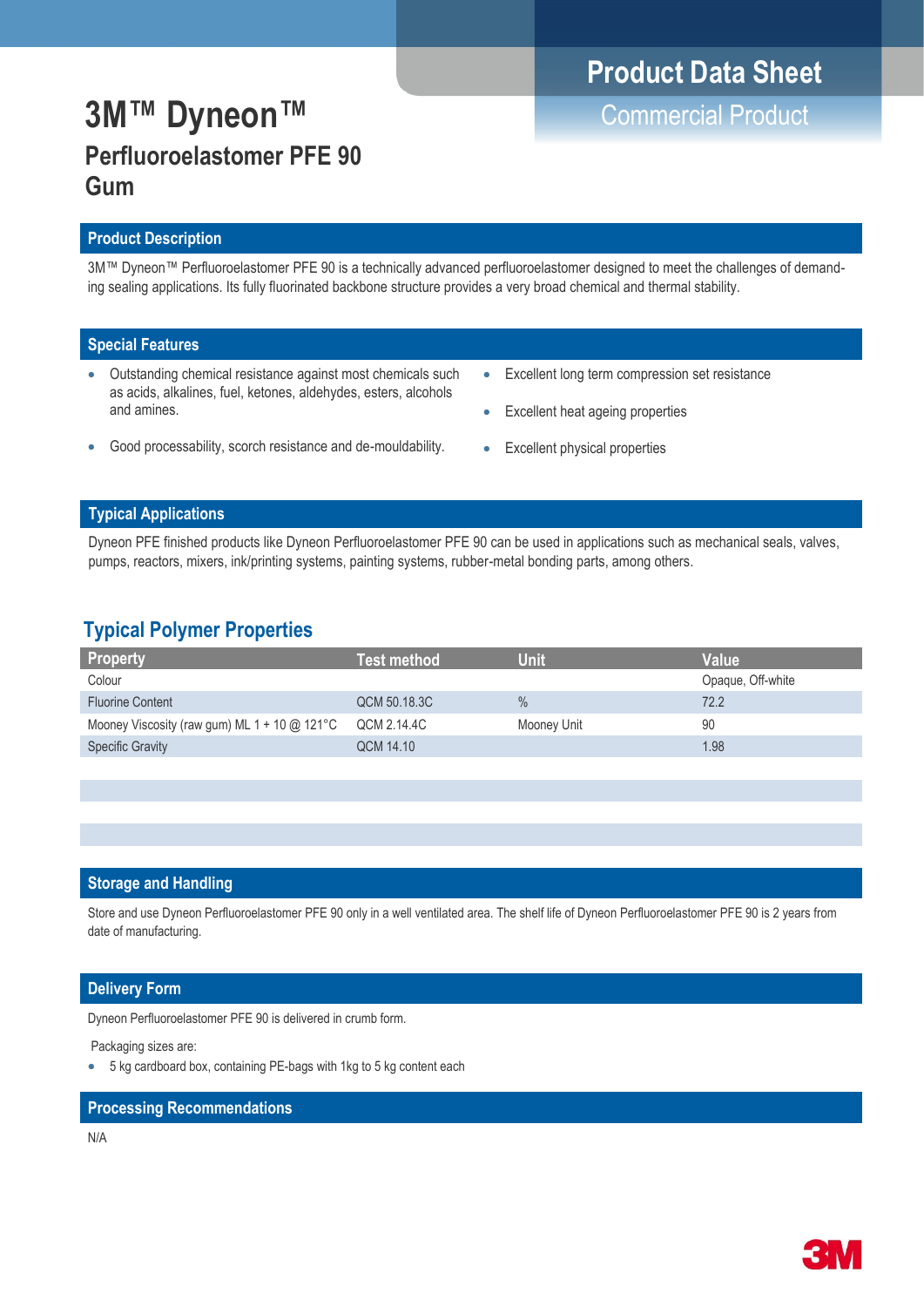## **3M™ Dyneon™**<br> **3M™ Dyneon™** PPP 22 **Perfluoroelastomer PFE 90 Gum**

## **Typical Properties**

| Compound              | <b>Amount (in Parts/100)</b> |
|-----------------------|------------------------------|
| <b>PFE 90</b>         | 100                          |
| Carbon Black MT N-990 | 20                           |
| Z <sub>n</sub> O      | 5.0                          |
| TAIC (70 %)           | 2.5                          |
| Trigonox 101-50D      | 1.5                          |
|                       |                              |

## **Typical Rheological Properties**

**Alpha Technologies Moving Die Rheometer (MDR 2000), 100 cpm, 0.5° Arc, (QCM 2.19.1) Test Condition, 6' @ 177°C Test Condition, 6' @ 177°C**

| <b>Property</b>            | <b>Unit</b>    | <b>Value</b> |
|----------------------------|----------------|--------------|
| ML, Minimum Torque         | dNM            | 3.5          |
| MH, Maximum Torque         | dNM            | 20.0         |
| ts2                        | <b>Minutes</b> | 0.5          |
| $t'50$ , Time to 50 % cure | <b>Minutes</b> | 0.7          |
| t'90, Time to 90 % cure    | <b>Minutes</b> | 1.9          |
|                            |                |              |

## **Typical Physical Properties**

| Press Cured 10' @ 177 °C<br>Post Cured 16 hours @ 230 °C |               |              |  |  |
|----------------------------------------------------------|---------------|--------------|--|--|
| <b>Property</b>                                          | <b>Unit</b>   | <b>Value</b> |  |  |
|                                                          |               |              |  |  |
| Physical Properties DIN 53504 (S2 DIE)                   |               |              |  |  |
| 100 % Modulus                                            | <b>MPa</b>    | 13.1         |  |  |
| Tensile                                                  | <b>MPa</b>    | 19.8         |  |  |
| Elongation at break                                      | $\%$          | 134          |  |  |
| Hardness (ASTM D2240)                                    | Shore A       | 73           |  |  |
|                                                          |               |              |  |  |
| <b>Compression Set on O-rings ASTM D395 method B</b>     |               |              |  |  |
| 70 hours @ 200 °C                                        | $\%$          | 29           |  |  |
| 70 hours @ 230 °C                                        | $\frac{0}{0}$ | 37           |  |  |
|                                                          |               |              |  |  |
| <b>Lower Temperature Property</b>                        |               |              |  |  |
| TR10 (ASTM D1329)                                        | $^{\circ}$ C  | $-2$         |  |  |